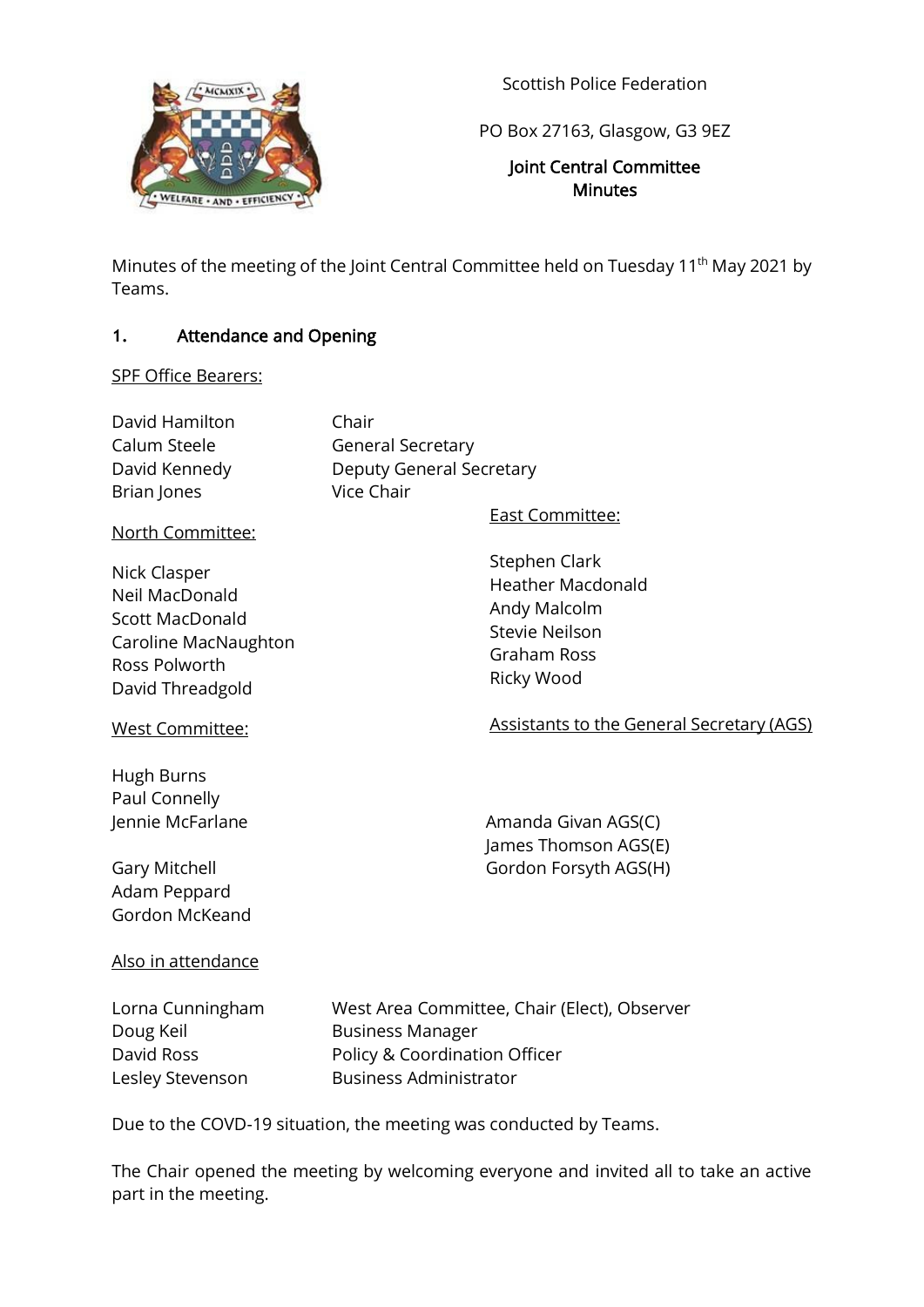Apologies were received from Jenny Shanks and Cath McNally who were replaced by Hugh Burns and Gordon McKeand.

# 2 Minute of Previous Meeting

The Minute of the previous meeting was circulated with JCC Circular 12 of 2021. The Minute was thereafter accepted as a true record.

## 3 Legal Advice and Assistance

The Deputy General Secretary gave the following report to the Committee:

| SINCE THE LAST JCC MEETING  |                |                         |              |  |
|-----------------------------|----------------|-------------------------|--------------|--|
| <b>Legal Cases On Duty</b>  |                |                         |              |  |
| Type of case                | <b>North</b>   | East                    | West         |  |
| <b>CICA</b>                 |                |                         |              |  |
| Civil Legal Defence         |                |                         |              |  |
| <b>Contract Dispute</b>     |                |                         |              |  |
| Criminal Legal              | $\mathbf{1}$   | 3                       | 4            |  |
| Defence                     |                |                         |              |  |
| Employment                  |                |                         |              |  |
| Dispute (EX                 |                |                         |              |  |
| OFFICER)                    |                |                         |              |  |
| Employment                  | $\overline{2}$ | $\mathbf{1}$            | $\mathbf{1}$ |  |
| Dispute (serving            |                |                         |              |  |
| officer)                    |                |                         |              |  |
| FAI                         |                |                         |              |  |
| <b>Judicial Review</b>      |                |                         |              |  |
| Misconduct                  |                |                         |              |  |
| Other                       |                | $\mathbf 1$             | 5            |  |
| Personal Injury             | $\overline{2}$ | 4                       | 5            |  |
| <b>Property Protection</b>  |                |                         |              |  |
| <b>RTA</b>                  | $\mathbf{1}$   | $\mathbf{1}$            | 5            |  |
| <b>TOTAL</b>                | 6              | 10                      | 20           |  |
| <b>Legal Cases Off Duty</b> |                |                         |              |  |
| <b>Type of case</b>         | <b>North</b>   | East                    | West         |  |
| <b>CICA</b>                 |                |                         |              |  |
| Civil Legal Defence         |                |                         |              |  |
| <b>Contract Dispute</b>     | $\mathbf{1}$   |                         | $\mathbf{1}$ |  |
| <b>Criminal Legal</b>       |                | $\overline{\mathbf{4}}$ | 12           |  |
| Defence                     |                |                         |              |  |
| Employment                  |                |                         |              |  |
| Dispute (EX                 |                |                         |              |  |
| OFFICER)                    |                |                         |              |  |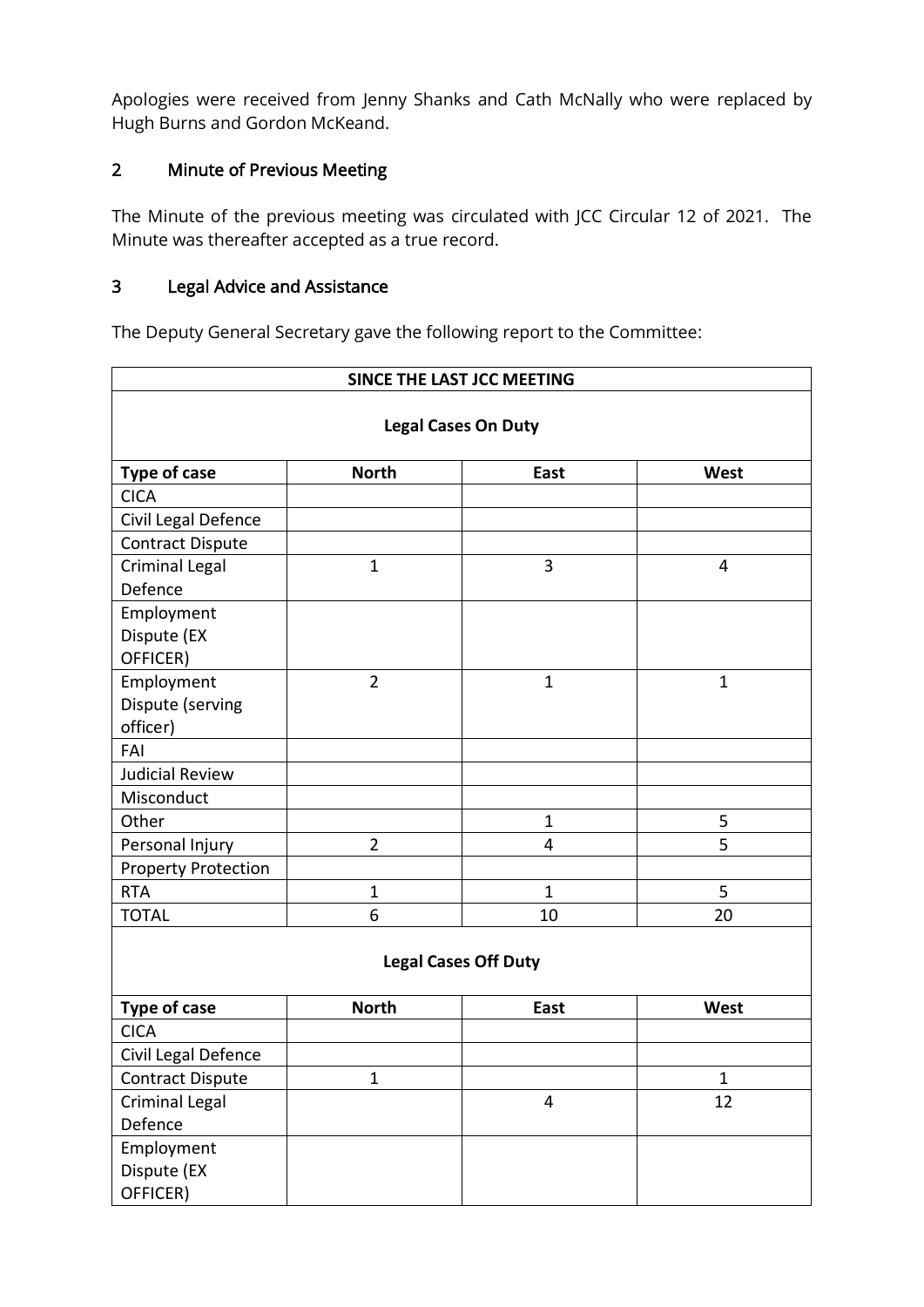| Employment                         |                |                |                |  |
|------------------------------------|----------------|----------------|----------------|--|
| Dispute (serving                   |                |                |                |  |
| officer)                           |                |                |                |  |
| FAI                                |                |                |                |  |
| <b>Judicial Review</b>             |                |                |                |  |
| Misconduct                         | $\overline{2}$ |                |                |  |
| Other                              |                |                | $\overline{2}$ |  |
| Personal Injury                    |                | $\overline{2}$ | 1              |  |
| <b>Property Protection</b>         |                |                | 7              |  |
| <b>RTA</b>                         |                | 1              |                |  |
| <b>TOTAL</b>                       | 3              | 7              | 24             |  |
| LEGAL FEES RECLAIMED - £114,159.52 |                |                |                |  |
| CLAIMS SETTLED - £97,233.09        |                |                |                |  |

#### Allard & Others v Devon and Cornwall

It was reported that respondents had replied with some figures which could form the basis of a settlement.

#### Holiday Pay Claim

It was reported that the outcome of the PFNI challenge was still awaited. Negotiations with the force were ongoing and it was hoped that a settlement would be agreed in the near future.

#### WhatsApp

It was reported that this matter was ongoing, and permission to appeal the decision to the UK Supreme court was awaited.

#### Sheku Bayoh Public Inquiry

It was reported that this matter was ongoing and the Public Inquiry was underway. It was noted that it was likely to be some time before the SPF were asked to give evidence however all documentation requested had been provided. The Deputy General Secretary said that he would keep the Committee updated on its progress.

#### Judicial Reviews

The General Secretary reported that there were two live applications for Judicial Review and a decision was awaited and two requests for legal opinion, one in relation to road traffic and driver legislation, and the other related to a pensions matter. The SPF was considering seeking a legal opinion relative to the current pension changes.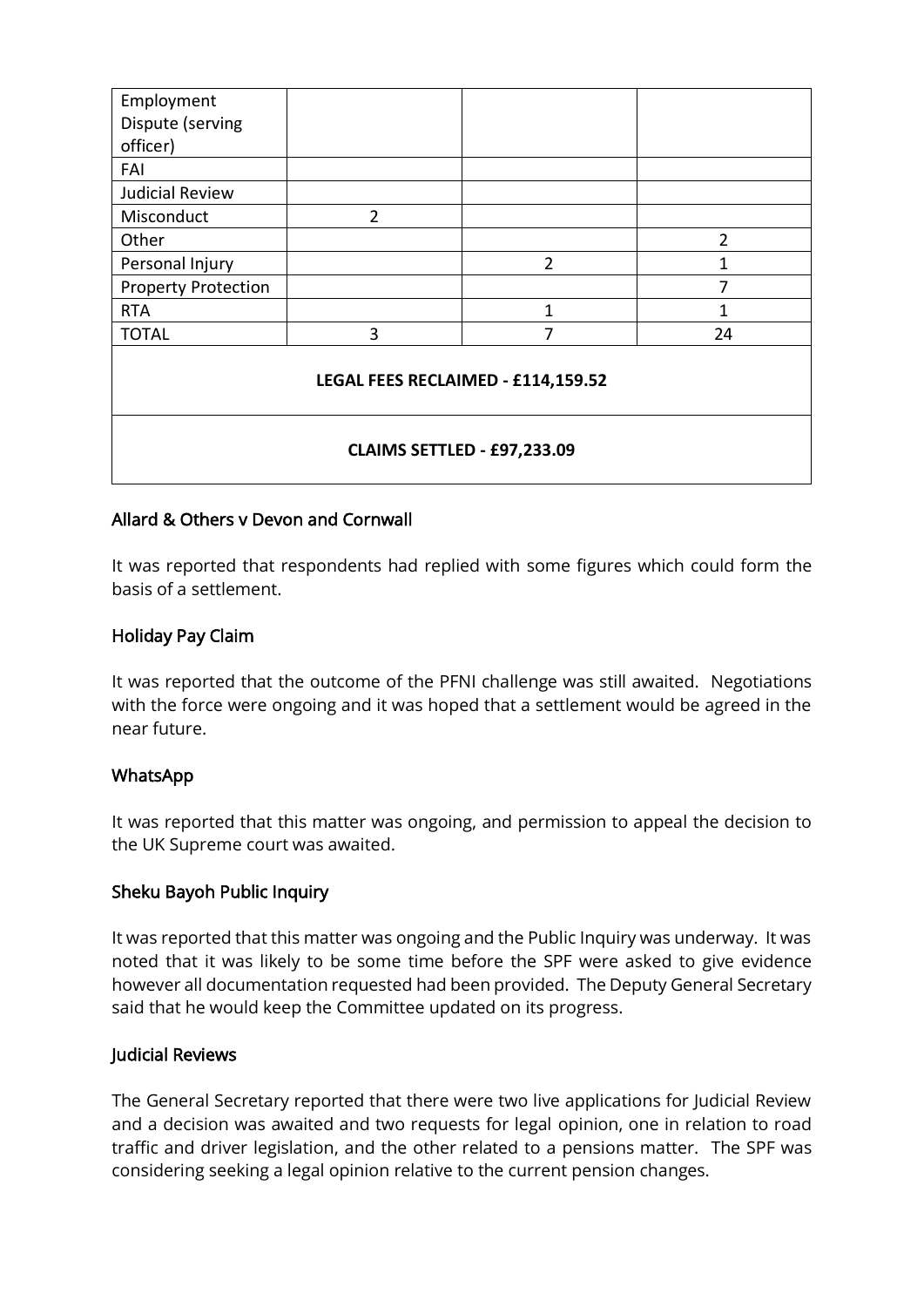### 4 Police Negotiating Board (PNB)

The General Secretary said that a comprehensive report had been given at the SPF Conference in April.

He reported that since the last meeting, the PNB met on  $23^{rd}$  February and 19<sup>th</sup> April. Matters discussed included the Pay Claim which was still being negotiated.

He said that the issues relative to inspectors working hours and double lock still featured at the TWG. He also said in relation to COP26, inspectors' conditions were being discussed.

He reported that the claim relative to maternity pay was to be tabled on  $16<sup>th</sup>$  June 2021.

Andy Malcolm told the Committee that in relation to inspectors working hours, a time off system was to be trialled.

## 5 Pensions

The General Secretary reported that the last meeting of the Scheme Advisory Board was held on 19<sup>th</sup> March 2021. The sole issue on the agenda was the unpausing of the cost cap remedy and the cost of the re-evaluation exercise. He said that the Government Actuaries Department (GAD) were waiting directions from the Treasury as to where the costs of the remedy for the police scheme (in Scotland circa £380m) would come from but it appeared that members would be asked to carry the heaviest cost. GAD had also made it clear that the challenge to the remedy would have an impact on the re-evaluation. The Chair said that the 2015 scheme had to sit within a cost bracket. Prior to the remedy, the scheme evaluation showed that scheme members had "paid in too much" compared to the cost of the scheme and that a rectification was required. The remedy however had meant that the members were likely to have "paid in too little" compared to the new cost. This was one of the many complexities in pensions that was currently being worked through and why there were so few easy answers.

Andy Malcolm asked what impact there would be from some officers challenging the tapering arrangements and what the Home Office's view was of this. The General Secretary said this was unknown, but he speculated that a calculation would be required of the costs over the seven years of the 2015 scheme. He said that in simple terms, if the employer was losing, the employee benefits would need to reduce, or the contributions increase. He continued that if the employee was benefitting, there would need to be a reduction of benefits or increase in contribution. He said there could even be an amalgam of the two.

Paul Connelly asked if the commutation cap was to be removed. The General Secretary explained that where an officer, 50 years of age and with 25 years police service retired, the lump sum which could be commuted was capped at 2.25x the pension. He said the removal of this provision had been discussed with the Treasury and the Home Office acknowledged that a move to an actuarially reduced commutation would be fairer however the question of who paid remained unanswered. He said that police forces in the UK were inclined to support this idea but did not want the costs impacting on their budgets. He said a legal challenge in this area was being considered.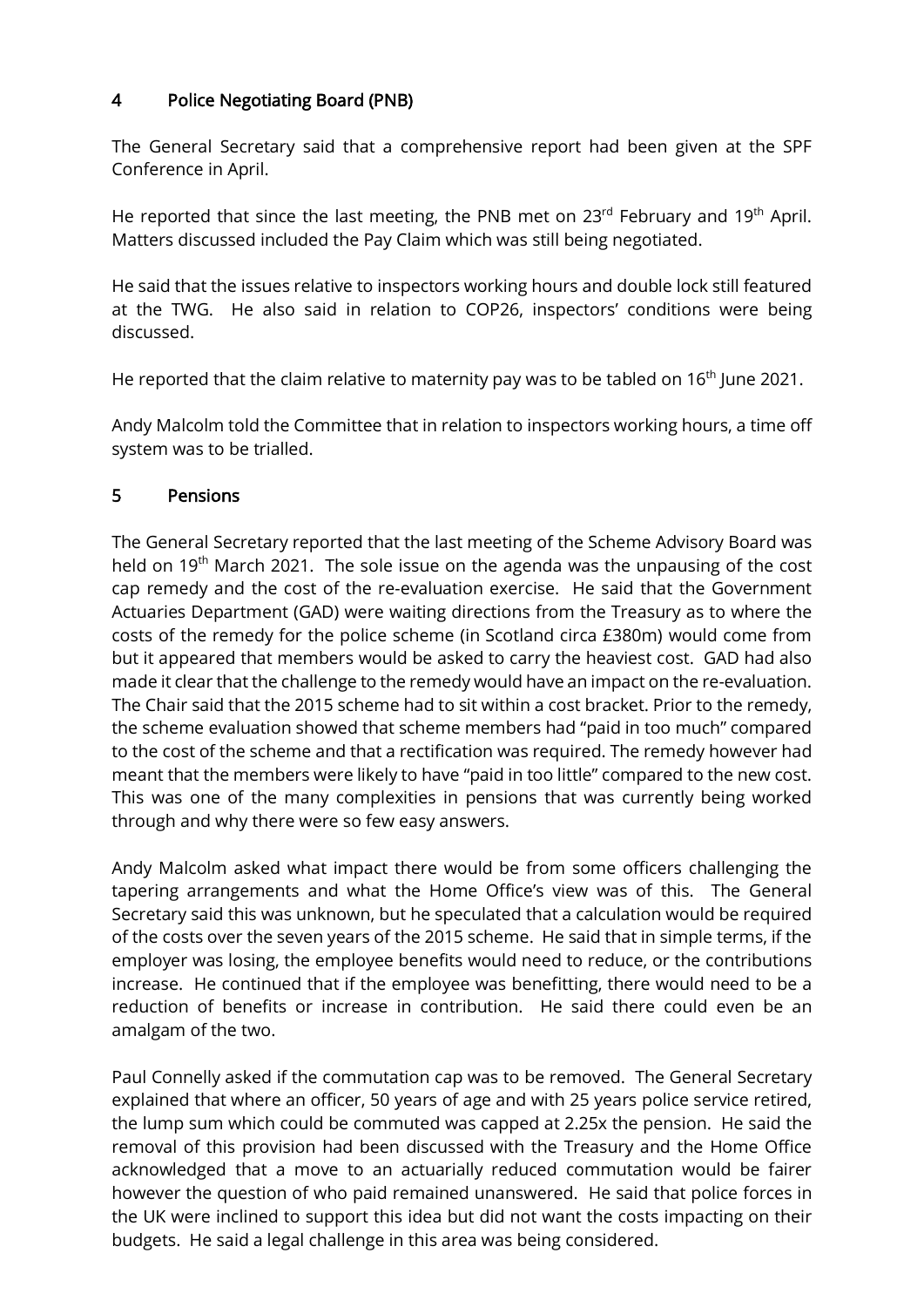The Chair reported that the Pensions Board had met on 16<sup>th</sup> February 2021. He said that the SPPA was now on its fifth CEO since 2015 and there had been a large number of new staff appointed. He also said the SPA was escalating a complaint about the SPPA and this could ultimately be raised to Scottish Ministers. He said that together with the General Secretary he had given evidence to a consultancy which was looking at how PSoS was delivering on pensions.

The Committee then discussed commutation figures and the underpinning agreement previously reached with the Scottish Government when he was the Justice Secretary. He said that the agreement effectively meant that Scottish officers would receive the best commutation figures applying in either Scotland or E&W as they fluctuated. This was to come to an end in April 2022.

Members then discussed the SPPA calculator which was not fit for purpose, the service portal, the annual benefit statements and the retired officers who would have to have their pensions amended due to the remedy.

# 6 Scottish Police Consultative Forum

The General Secretary said that a SLWG on legal advice and assistance from the SPA had met on 8<sup>th</sup> April 2021. A police circular first issued in 1978 was being updated to explain how this operated. He also said that an in-service injury compensation scheme was also being discussed. The Deputy General Secretary said that the review of legal advice and assistance was extremely important, and it was essential that members of the federated ranks enjoyed the same protections as was available to higher ranks.

The Chair reported on a TWG on career development. He said that around 20 officers were trialling the new system of the sergeant's pathway and had been temporarily promoted. On successful completion they would be made substantive in one years' time. A legislative change was needed to allow non-qualified officers to be promoted temporarily.

# 7 Scottish Police Authority

The General Secretary gave an update and said that the SPF had met the SPA Chair and discussed a number of ongoing issues. The SPF had been formally invited to the Resources Committee.

# 8 Scottish Police Budget & Finance

The General Secretary said that it appeared that officer numbers were not safeguarded by this budget. He said that only 12% of the budget (non staff) was protected.

# 9 Scottish Parliament & Political Engagement

The General Secretary said that due to the recent elections, there was very little to report. New MSPs were known and he said a comprehensive list would be circulated to all in order that engagement with them would begin at the earliest opportunity.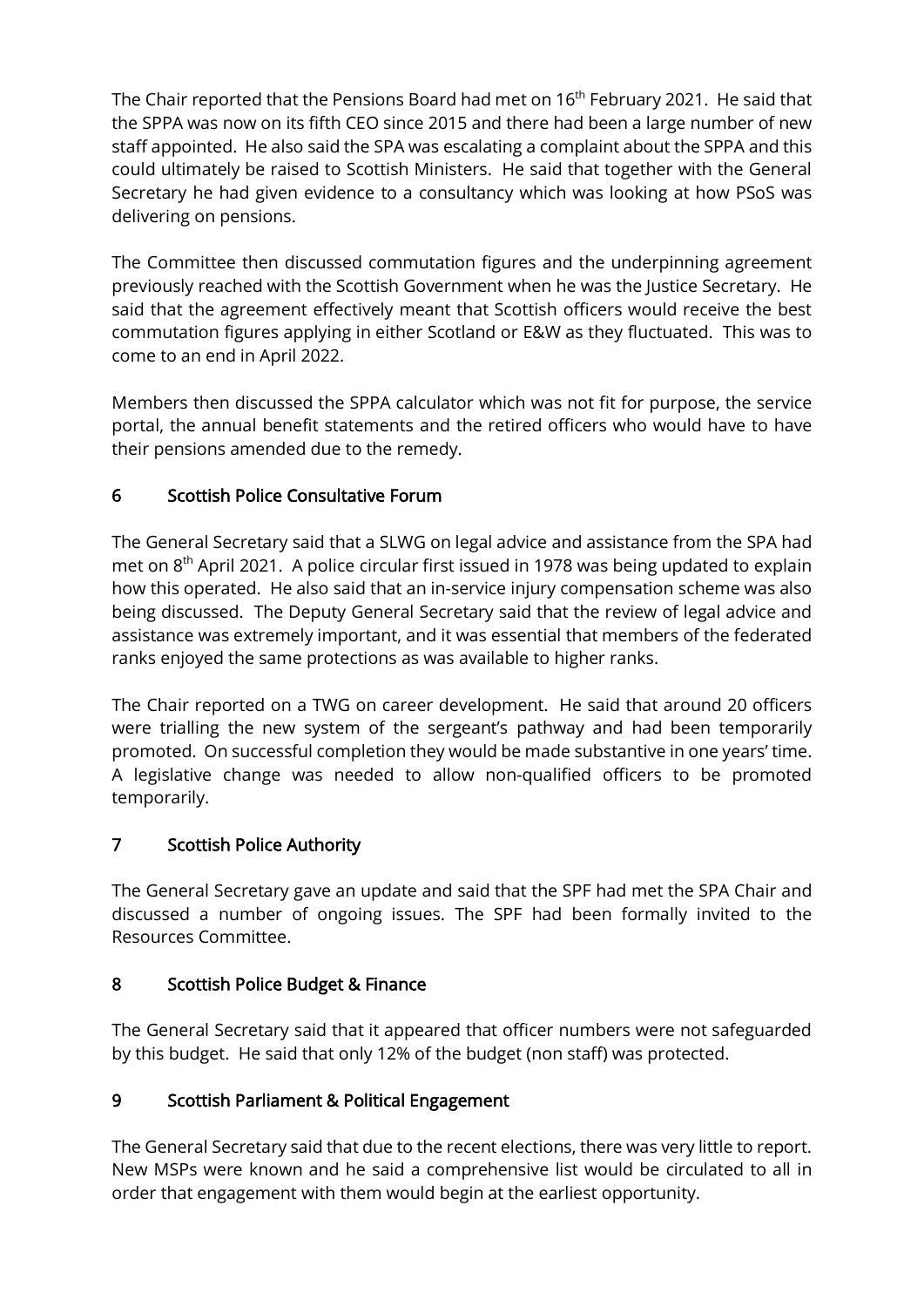# 10 Joint Negotiating Consultative Committee (JNCC)

It was reported that the last meeting of this Committee was held online on 4<sup>th</sup> March 2021. Amongst items discussed were consultations, operation Talla, custody and COP26.

## 11 Finance Standing Committee (FSC)

It was reported that the last meeting of the FSC was held on 20<sup>th</sup> April 2021 and the Minutes had been circulated with JCC Circular 11 of 2021.

The General Secretary reported that the Voluntary Fund account and Investment Portfolio remained in healthy positions.

A recommendation from the FSC to pursue the purchase of properties in Aberdeen and Inverness was discussed and approval was given.

Amanda Givan asked about an SPF press release which had referred to the creation of a separate company in relation to the 1919 magazine. The Chair explained that the SPF had agreed to the establishment of a magazine and that the necessary arrangements for the employment of a journalist and the creation of an editorial board had been left to the JCC officers to pursue. He said that legal advice had been sought on the best way to go forward to ensure that there would be limited liability and reputational risk to the SPF.

Neil Macdonald highlighted that the JCC had authorised the exploration of the publication but had expected that the JCC officers would refer to the JCC before finalising arrangements in such detail. He also asked if money had been spent and who had appointed the editorial board. The Chair replied that their enquiries with designers and consultants had incurred expenditure, but this was within discretionary limits. He also said that further details were contained in the last Minute of the Finance Standing which had been circulated to members of the JCC. He continued that a journalist had been employed and she was generating content for the first issue. The Committee then discussed the content and general direction the magazine would take.

# 12 Legislation and Regulation Standing Committee

It was reported that the last meeting was held on 20<sup>th</sup> April 2021 and the Minute had been circulated with JCC Circular 11 of 2021. There was nothing further to report.

### 13 Operational Duties Standing Committee

It was reported that the last meeting of the Operational Duties Standing Committee was held on 20<sup>th</sup> April 2021 and the Minute had been circulated with JCC Circular 11 of 2021. There was nothing further to report.

### 14 Conduct Committee

It was reported that the last meeting of the Conduct Committee was held on 6<sup>th</sup> April 2021 and the Minute had been circulated with JCC Circular 10 of 2021. There was nothing further to report.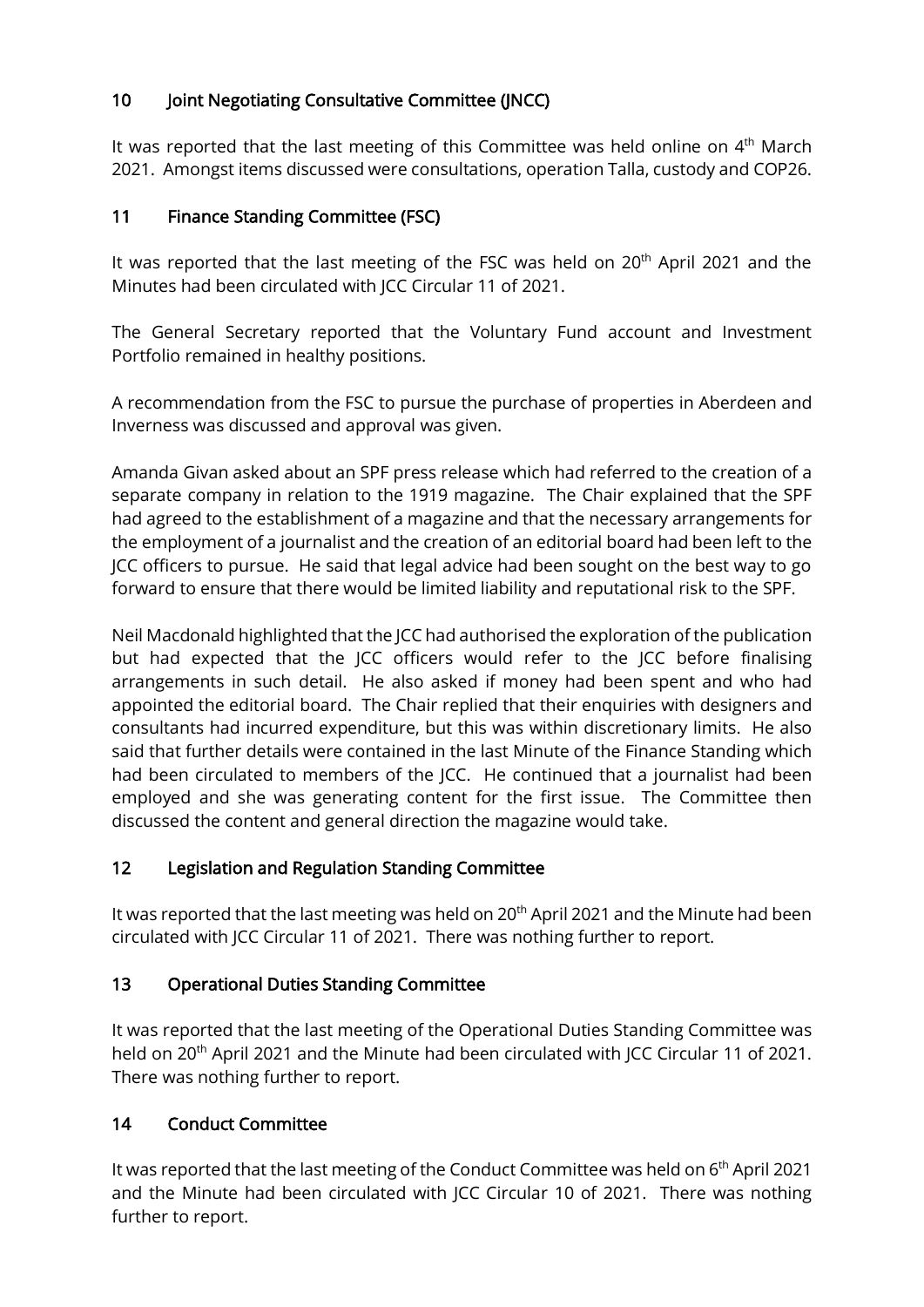### 15 Equality Committee

The last meeting of the Equality Committee was held on 25<sup>th</sup> March 2021 and the Minute had been circulated with JCC Circular 10 of 2021.

The AGSE reported that since taking over the role of AGSE, he had been keen to strengthen links with PSoS and other associations. He said there had been early signs of improvement on Ill Health Retirements (IHR) and Injury on duty (IOD) but that changes to the process were required for further improvements to be enabled. He said that the two selected medical practitioners (SMPs) appeared to be having no impact on the numbers of officers in the IHR and IOD processes which sat in excess of 100.

He provided the following statistics:

### Current Workforce

68% male – 32% female

#### Live SPF cases

Equality – female - 62% Grievance – female - 57%  $IH - female - 41%$ 

#### Police Scotland's Live IHR cases

Female 47 %

Figures received from PS regarding officers in the last 12 months who have been impacted by a reduction of pay (six months + absent in the last 12 months).

Total - 632 Male – 372 - 58% Female – 260 - 42%

The AGSE also reported on tribunal rulings and legal assistance issues and said that he was developing training in relation to equality matters for both FTOBs and representatives.

#### 16 Health and Safety Committee (H&S)

The last meeting of H&S Committee was held on 8<sup>th</sup> April 2021. The Minute had been circulated with JCC Circular 10 of 2021. There was nothing further to report.

A paper had been circulated prior to the meeting by the AGSH and was noted.

#### 17 SPF Training

The Vice Chair reported that he was seeking to progress training for three basic courses, FTOB training for IOSH accreditation, two equality courses and conduct courses.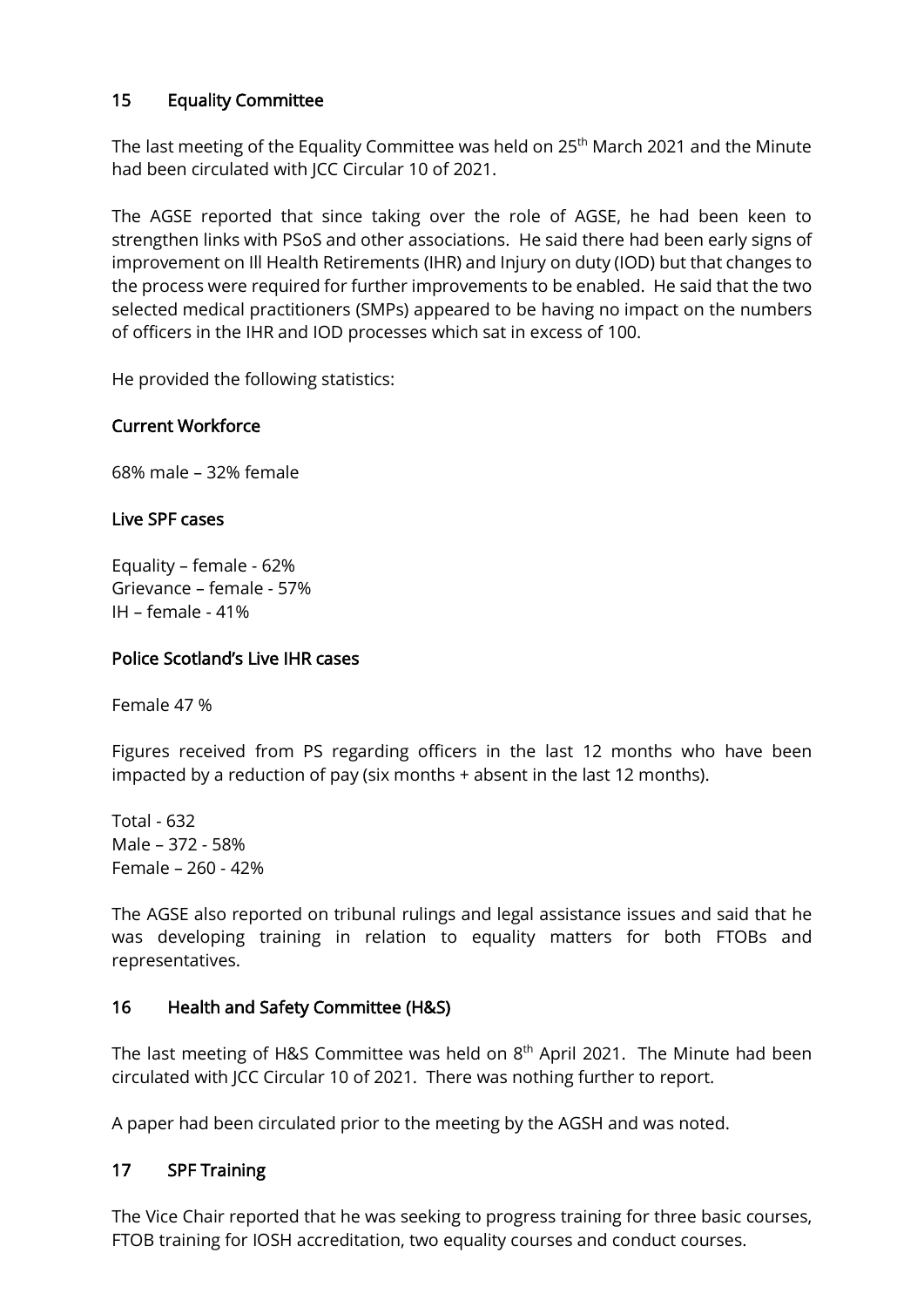He said that serious concerns persisted in relation to the number of response police officers who had received no driver training. There were also concerns about the limited nature of legal exemptions available to police drivers. The Committee agreed that a communication should be sent to all police officers in relation to this pointing out the risks to personal driving licences and motor insurances of driving police vehicles.

He said that he and the Policy & Co-ordination Officer were hoping to conduct a FTOB course in the near future.

# 18 **ICC Circulars**

The following JCC Circulars had been issued since the last meeting are were noted:

| $\circ$  | 12/2021 | ICC Minutes February 2021                                                                          |
|----------|---------|----------------------------------------------------------------------------------------------------|
| $\circ$  | 11/2021 | Finance, Legislation & Regulations and Operational Duties Standing Committee Minutes<br>April 2021 |
| $\Omega$ | 10/2021 | Conduct, Equality & H&S Subject Committee Minutes March/April 2021                                 |
| $\circ$  | 09/2021 | Policy Pay                                                                                         |
| $\circ$  | 08/2021 | Member's Appointed to the SPA                                                                      |
| $\Omega$ | 07/2021 | Annual Police Plan                                                                                 |
| $\Omega$ | 06/2021 | Naloxone - Carriage & Administration by the Police                                                 |
| $\Omega$ | 05/2021 | Subject & Standing Committee Minutes                                                               |

## 19 Police Service of Scotland Reform

The Chair reported that the Change Programme had evolved and that SPF would have representation on some major bodies and projects. He said there were 11 programmes and 69 projects. David Threadgold said he had attended a meeting on body worn video and that there were some potential supply and IT issues involved. The force was looking to equip AFOs who would be working at COP26. The Committee fully supported the issue of body worn videos as widely as possible.

Heather MacDonald reported on a meeting regarding the Digital Evidence Sharing Capability (DESC) project where the business case was on track and that all partner agencies were engaged in the procurement process which should conclude by the end of July.

The Chair gave a general update on the Change Board which was monitoring fleet investment and the infrastructure and training issues relating to electric vehicles. He said that on the People Strategy passed in January it appeared that SPF comments had been ignored and that there was some friction between P&D and Staff Associations. Issues included shift patterns, rural issues, OBLs, annual leave distribution and rank ratio harmonisation.

The Committee discussed the debates there had been on future savings and it was apparent that HMICS could not evaluate the baseline savings figures. The Committee expressed significant concerns on this matter.

### 20 SOP Consultation

The Committee noted the SOPs that were issued for consultation since the last meeting: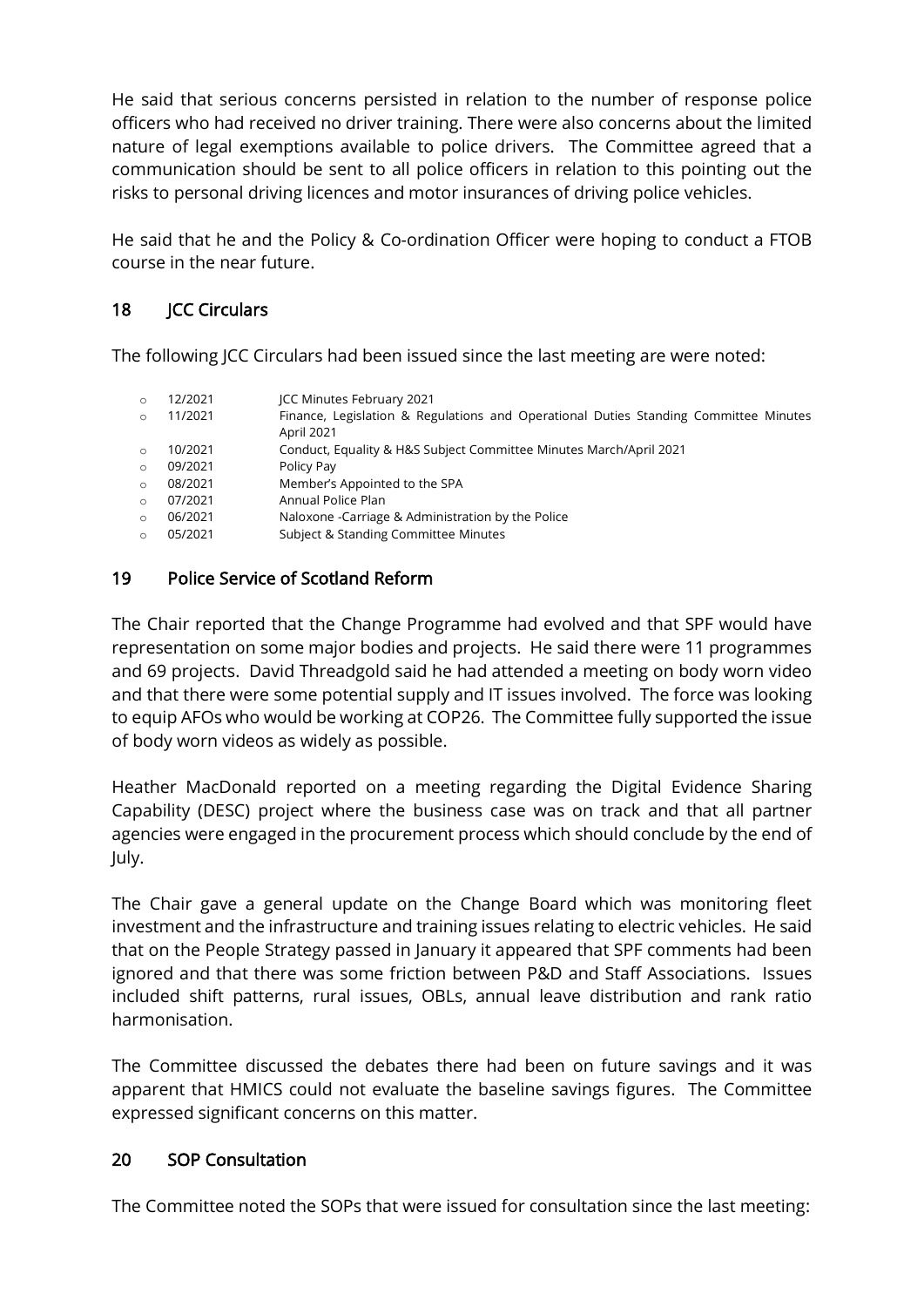| $\circ$ | 03.05.21 | Case Reporting National Guidance v0.07                                            |
|---------|----------|-----------------------------------------------------------------------------------|
| $\circ$ | 29.04.21 | Fraud Policy v0.05                                                                |
| O       | 28.04.21 | Data Protection SOP v7.03                                                         |
| O       | 09.04.21 | FOI SOP v4.05                                                                     |
| $\circ$ | 01.04.21 | Externally Funded Officers National Guidance v0.11                                |
| $\circ$ | 30.03.21 | Temporary Promotion Procedure v0.01                                               |
| $\circ$ | 10.03.21 | Hate Crime v0.05                                                                  |
| $\circ$ | 10.03.21 | Looked After and Accommodated Children who go Missing from Residential and Foster |
|         |          | Care in Scotland National Guidance v0.6                                           |
| $\circ$ | 08.03.21 | Mental Health & Place of Safety at Work v8.00                                     |
| O       | 08.03.21 | Stalking and Harassment SOP V4.00                                                 |
| $\circ$ | 08.03.21 | Driver Training v3.00                                                             |
| O       | 04.03.21 | Airwave National Guidance                                                         |
| O       | 03.03.21 | Drugs Investigation National Guidance v0.06                                       |
| $\circ$ | 25.02.21 | Licensing National Guidance v1.00                                                 |
| O       | 23.02.21 | Missing Person Additional Investigative Considerations v1.02                      |
| $\circ$ | 16.02.21 | Vehicle Pursuits v6.00                                                            |
| O       | 16.02.21 | Contact, Command & Control (C3) Division National Guidance V1.00                  |
| $\circ$ | 16.02.21 | Armed Policing Training SOP                                                       |
| O       | 15.02.31 | Critical Incident Management National Guidance v1.00                              |
| $\circ$ | 15.02.21 | <b>CHIS National Guidance</b>                                                     |
| $\circ$ | 15.02.21 | Death & Serious Injury in Police Custody                                          |
| $\circ$ | 09.02.21 | Special Constable National Guidance v1.00                                         |
| $\circ$ | 03.02.21 | Identification Procedures National Guidance v1.00                                 |

The Vice Chair reported that the SOPs review had now concluded, and the volume should reduce in future.

## 21 EuroCOP/ICPRA

The General Secretary provided an update and said that it had been confirmed that the ILO had accepted ICPRA as a participant in the ILO Conference in June. That would be the first time that police officers would be recognised as workers and that policing would be represented.

He said that the EuroCOP Spring Meeting had been held online and a summary of activities had been presented. This information was available on the EuroCOP website.

### 22 Police Related Charities

### PTC

It was reported that the Vice Chair, Andy Malcom and Ricky Wood had attended the last meeting on 6<sup>th</sup> May 2021. An update was provided particularly relative to the implications for those affected by the IHR.

### Scottish Police Memorial Trust (SPMT)

It was reported that plans for the event scheduled for September were unclear, but it was likely that a physical event would be held, and a meeting was to be held later in the week.

### National Police Memorial Day (NPMD)

It was noted that the event was scheduled to be held in Lincoln Cathedral and would be limited to 350 attendees. Members were advised that the Chief Constable, the SPF Chair and two relatives would be invited to attend.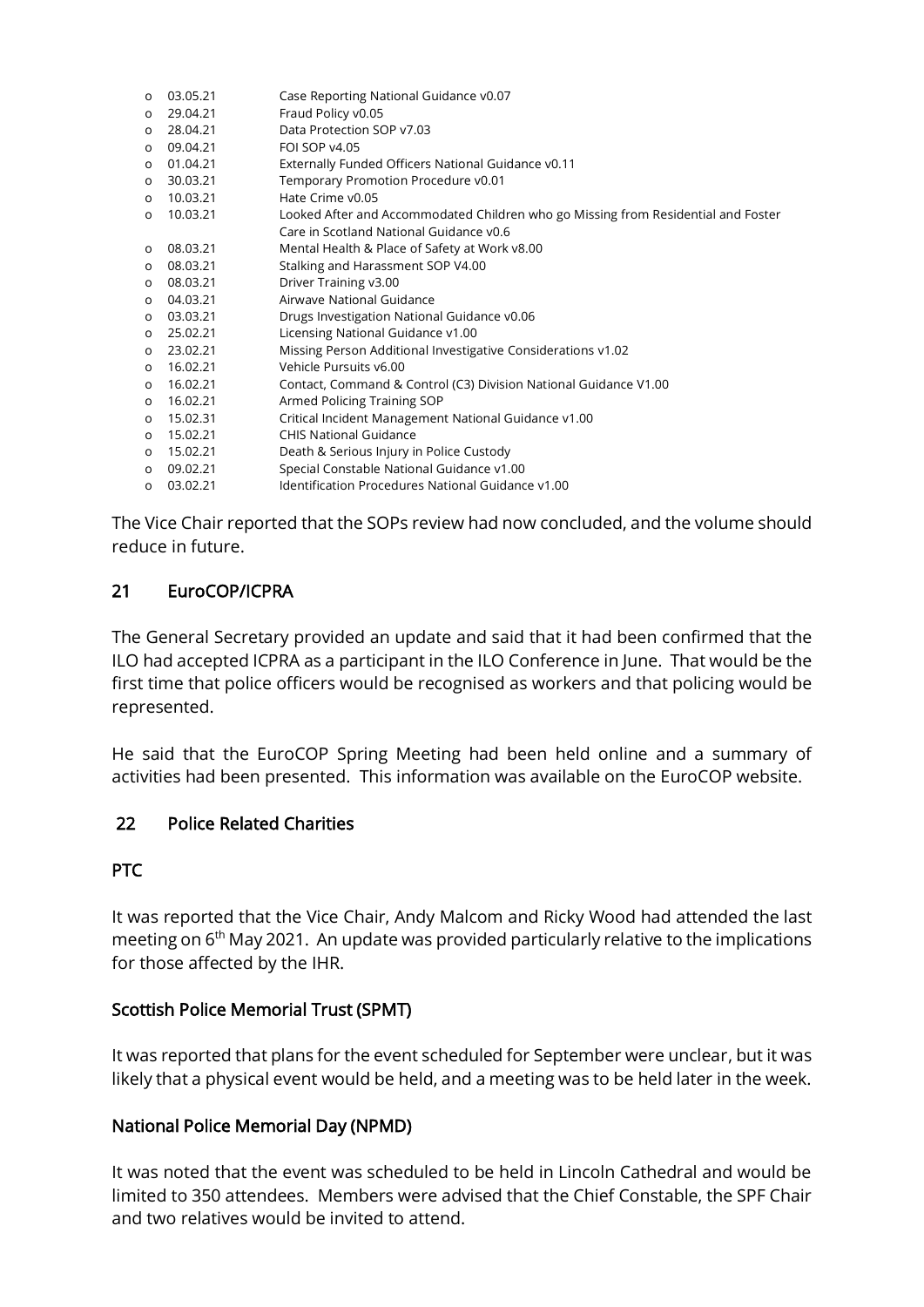## Police Care UK

It was noted that new ICT systems were in place and work continued, in particular looking at mental health and wellbeing.

#### SPBF

It was noted that sub committees in the North, East and West areas continued to have regular meetings. The issue relative to Restitution Orders continued to be progressed with the Scottish Government.

#### 23 Motions

The following motion had been remitted to the JCC following the NAC meeting in February:

o That this Area Committee asks the JCC to review the responsibilities of, and relationships between full time Area Committee Office Bearers so that line management issues are clearly understood.

An amendment as follows was proposed and seconded by the General Secretary and Deputy General Secretary respectively.

o That this Area Committee asks the JCC to review the roles, responsibilities, relationships and all other relevant matters between all full time office bearers.

This amendment was discussed and thereafter defeated.

The original motion was proposed and seconded. The motion was discussed and carried.

The JCC established a sub-committee consisting of the three Area Chairs and Ricky Wood which would deal with this motion.

The following motion had been remitted to the JCC following the NAC meeting in February:

o This NAC asks the JCC to pursue, through the PNB, a provision whereby a reinstated annual leave day or reinstated public holiday is treated in the same way as a reinstated weekly rest day whereby, with the required amount of notice of a reinstatement, an officer can choose between taking the annual leave day or public holiday with no compensation, or to work a minimum of 4 hours with compensation at the appropriate rate.

The motion was proposed and seconded and was discussed and carried. It was remitted to the L&R Standing Committee.